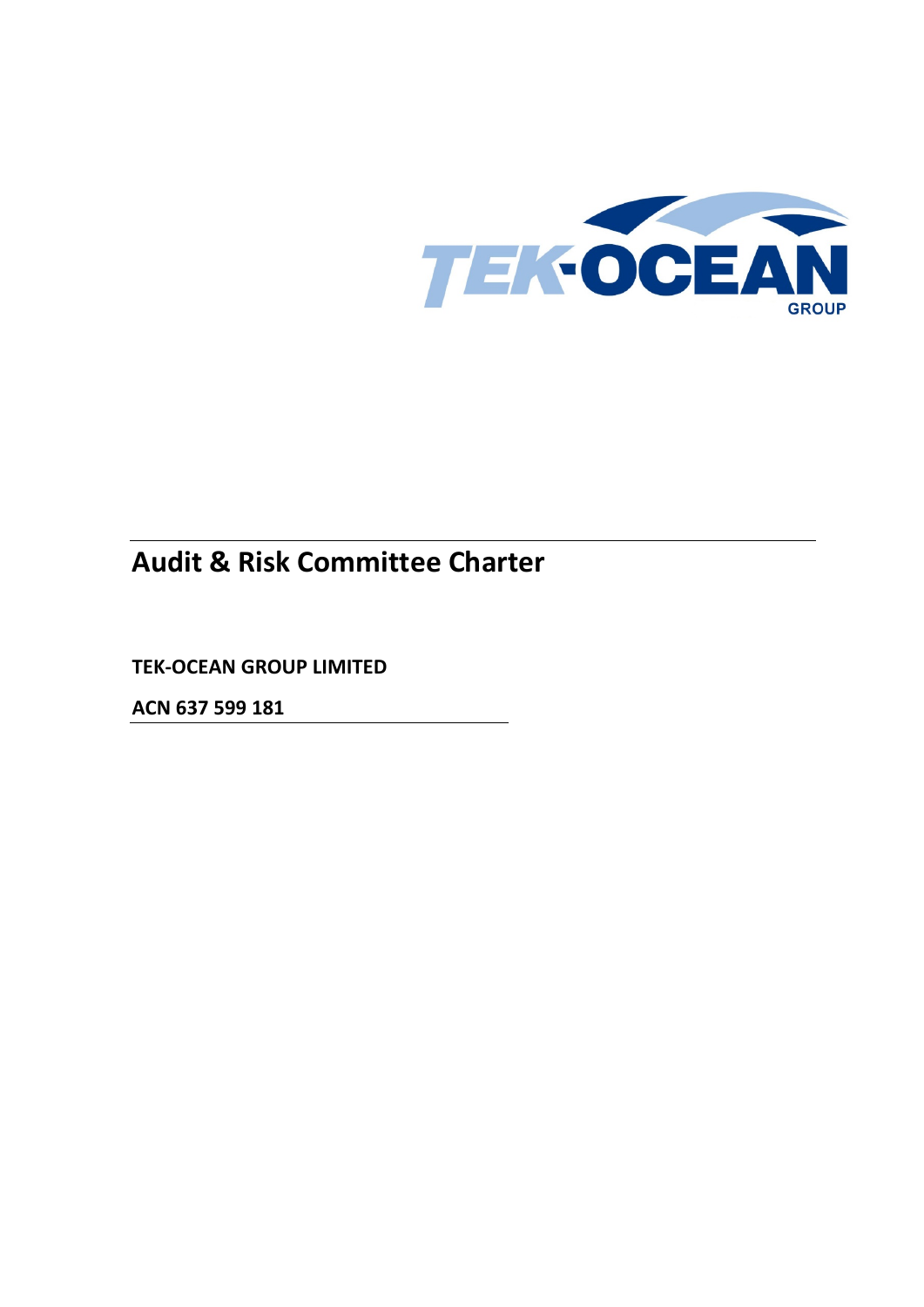## **1. Standing**

The Audit & Risk Committee (**Committee**) is a committee of the board of directors (**Board**) of TEK-Ocean Group Limited ACN 637 599 181 (**Company**).

The Committee will also undertake the role of the audit and risk committee for the board of each subsidiary of the Company (**Subsidiary**) where required. In making decisions in relation to a Subsidiary, the Committee is acting as a committee of the board of that Subsidiary.

The Committee will assist the Board to fulfil its oversight responsibilities in respect of financial reporting, risk management, compliance and associated internal controls. The Committee will review the financial reporting process, the system of internal control and management of financial risks, and the process and coverage of internal and external audit together with business risks including strategic risk, operation and regulatory risk and compliance with applicable laws, regulations and Company policies.

# **2. Membership**

- (a) It is intended that the Committee consist of:
	- (i) only non-executive Directors;
	- (ii) a majority of independent Directors of the Company;
	- (iii) an independent Chair, who is not chair of the Board; and
	- (iv) a minimum of 3 members.
- (b) It is intended that members of the Committee between them should have the accounting and financial expertise, and a sufficient understanding of the industry in which the Company operates, to be able to discharge the Committee's responsibilities effectively.
- (c) The Board may appoint additional Directors to the Committee or remove or replace members of the Committee by resolution. Members may withdraw from membership by written notification to the Board.
- (d) Non-Committee members may attend all or part of a meeting at the invitation of the Committee Chair.
- (e) The Company Secretary, or his or her delegate, must attend all Committee meetings as minute secretary.

### **3. Role and responsibilities**

### **3.1 Overview**

The Committee's key responsibilities and functions are to: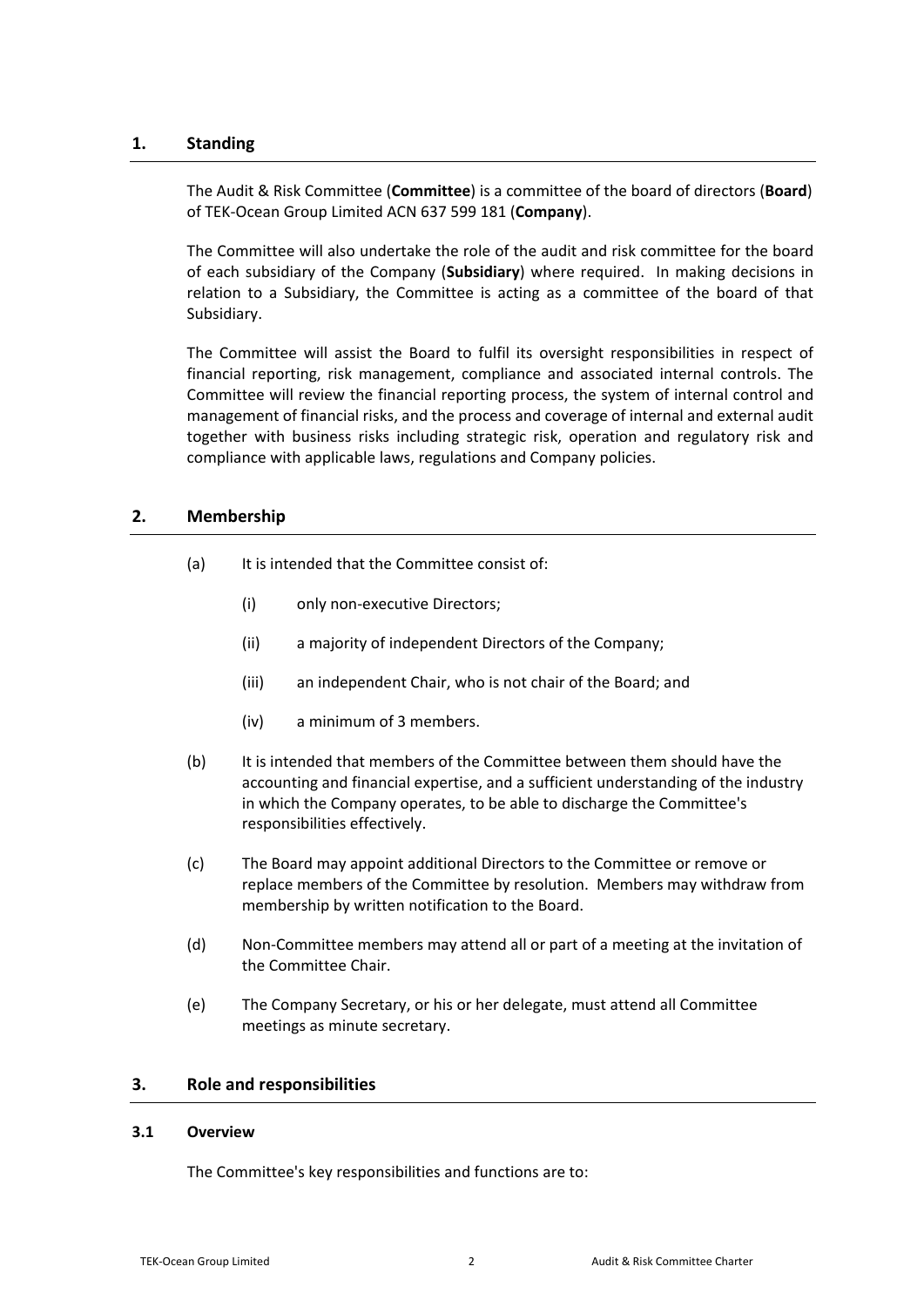- (a) oversee the Company's relationship with the external auditor and the external audit function generally;
- (b) oversee the Company's relationship with the internal auditor and the internal audit function generally (where applicable);
- (c) oversee the preparation of the financial statements and report;
- (d) oversee the Company's financial controls and systems; and
- (e) manage the process of identification of risk and the management of risk strategies.

### **3.2 Audit**

- (a) The Committee's primary roles with respect of the audit function are:
	- (i) to assist the Board in relation to the reporting of financial information;
	- (ii) the appropriate application and amendment of accounting policies;
	- (iii) make recommendations to the Board in relation to the appointment, independence and remuneration of the external auditor; and
	- (iv) to provide a link between the external auditors, the Board and management of the Company.
- (b) The following are intended to form part of the normal procedure for the Committee's risk and compliance responsibilities:
	- (i) review the Company's financial reporting and disclosure processes and make recommendations to the Board in relation to the adequacy of those processes;
	- (ii) review the Company's financial statements for accuracy, for adherence to accounting standards and policies, and to ensure they reflect the understanding of the Committee members of, and otherwise a true and fair view of, the financial position and performance of the Company, as a basis for recommendation to and adoption by the Board;
	- (iii) receive and review reports of the external audit of the Company's financial statements;
	- (iv) review and make recommendations to the Board in relation to the appropriateness of the accounting policies, judgements and choices adopted by management in preparing the Company's financial reports;
	- (v) establish procedures for the receipt, retention and treatment of complaints received by the Company regarding accounting, internal accounting controls and auditing matters, and procedures for the confidential, anonymous submission of concerns by employees regarding accounting and auditing matters;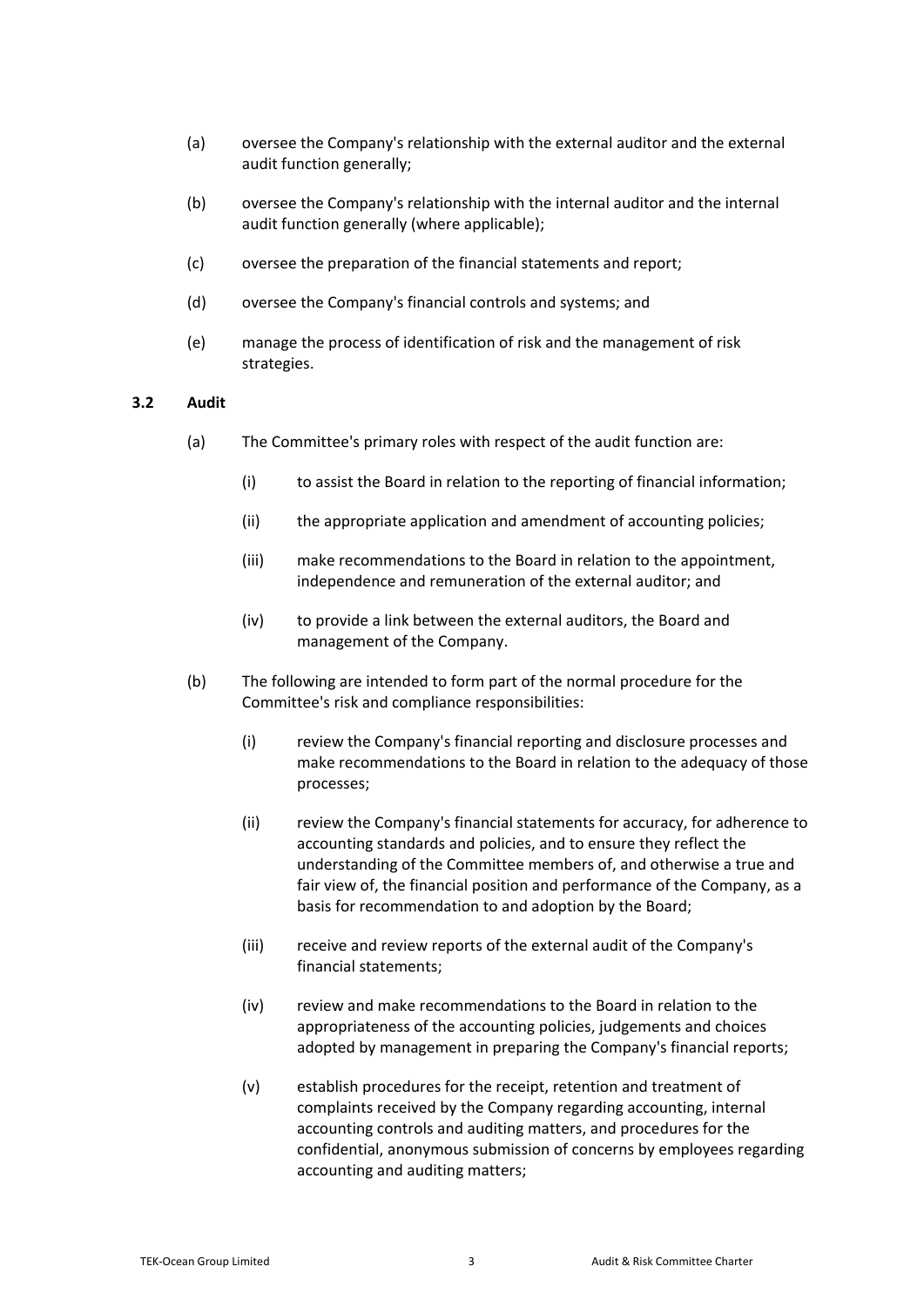- (vi) ensure that procedures are in place designed to verify the existence and effectiveness of accounting and financial systems and other systems of internal control which relate to financial risk management;
- (vii) review and make recommendations to the Board in relation to the scope and adequacy of the external audit for Board approval;
- (viii) review the effectiveness of the annual audit, placing emphasis on areas where the Committee or the external auditors believe special attention is necessary;
- (ix) review the scope, results and effectiveness of the internal audit programs and the performance and objectivity of the internal audit function (if applicable), including whether the internal auditors are adequately resourced and coordinated with the external auditor. Monitor the independence of the internal audit programs (if any) from the external auditors and management. Review the outcomes and approve the internal audit program (if any);
- (x) review and approve the appointment and dismissal of the senior internal audit executive and ensure the senior internal audit executive is suitably qualified (if relevant);
- (xi) review the scope, performance, independence and objectivity of the external auditors;
- (xii) review the procedures for selection and appointment of the external auditors and for the rotation of external audit engagement partners;
- (xiii) make recommendations to the Board in relation to the appointment (including the termination of an engagement), compensation (for audit and non-audit work), the terms of engagement and other contractual terms of the external auditors;
- (xiv) develop and oversee the implementation of the Company's policy on the engagement of the external auditor to supply non-audit services and ensure compliance with that policy;
- (xv) provide advice to the Board as to whether the Committee is satisfied that the provision of non-audit services is compatible with the general standard of independence, and an explanation as to why those non-audit services do not compromise audit independence, in order for the Board to be in a position to make the statements required by the *Corporations Act 2001* (Cth) to be included in the Company's annual statement;
- (xvi) before the Board approves the Company's financial statements, review the declarations made by the Chief Executive Officer (or General Manager) and Chief Financial Officer (or Finance Manager) in relation to the Company's financial statements, financial records and systems; and
- <span id="page-3-0"></span>(xvii) develop and assist the Board in the implementation of the Company's process for verifying the integrity of each periodic report it releases to the market that has not been audited or reviewed by an external auditor.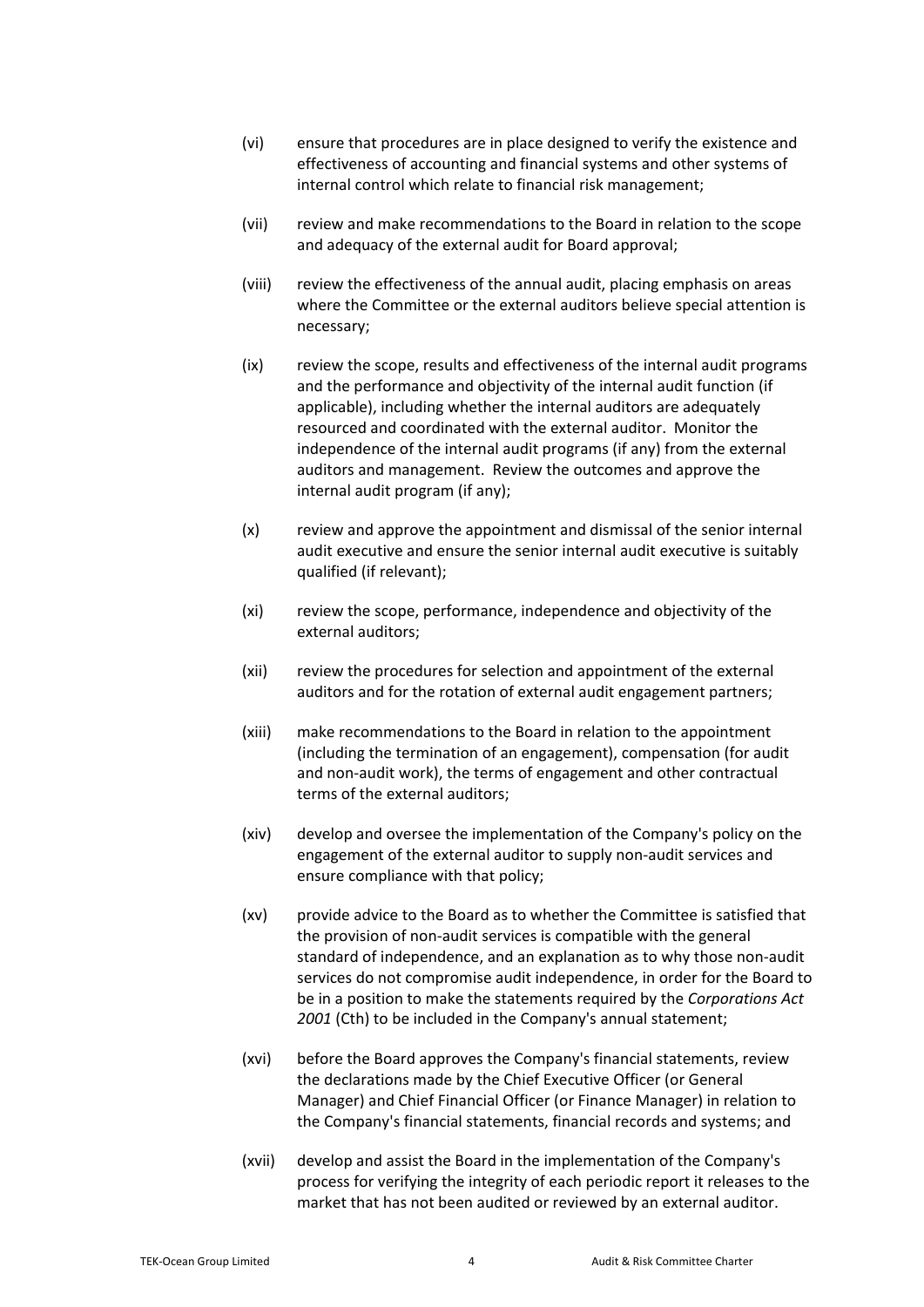### <span id="page-4-0"></span>**3.3 Risk and compliance**

- (a) The Committee's specific function with respect to risk management is to:
	- (i) review and report to the Board that the Committee has, at least annually, reviewed the Company's risk management framework to satisfy itself that it continues to be sound and effectively identifies all areas of current, emerging and potential risk such that the Company is operating with due regard to the risk appetite set by the Board;
	- (ii) make recommendations to the Board in relation to changes that should be made to the Company's risk management framework or to the risk appetite set by the Board;
	- (iii) monitor management's performance against the Company's risk framework for identifying, evaluating, managing, mitigating and reporting risks including whether the Company is operating within the Company's risk appetite set by the Board;
	- (iv) receive any reports from management that identify, evaluate, manage or mitigate material risks that may affect the Company's operations including any new and emerging sources of risk;
	- (v) review and report to the Board that adequate policies and procedures have been designed and implemented to manage identified risks;
	- (vi) review and report to the Board that proper remedial action is undertaken to redress areas of weakness.
	- (vii) receive reports from internal audit in relation to its regular program of audits undertaken to test the adequacy of and compliance with prescribed policies for managing risk; and
	- (viii) receive reports from management concerning the extent and adequacy of the Company and its Subsidiary's annual insurance program, as well as recommend insured and un-insured risk parameters.
- (c) The following are intended to form part of the normal procedure for the Committee's audit responsibility:
	- (i) evaluating the adequacy and effectiveness of the management reporting and control systems used to monitor adherence to policies and guidelines and limits approved by the Board for management of balance sheet risks;
	- (ii) evaluating the adequacy and effectiveness of the Group's financial and operational risk management controls systems by reviewing risk registers and reports from management and external auditors;
	- (iii) evaluating the structure and adequacy of the Group's Business Continuity Plans;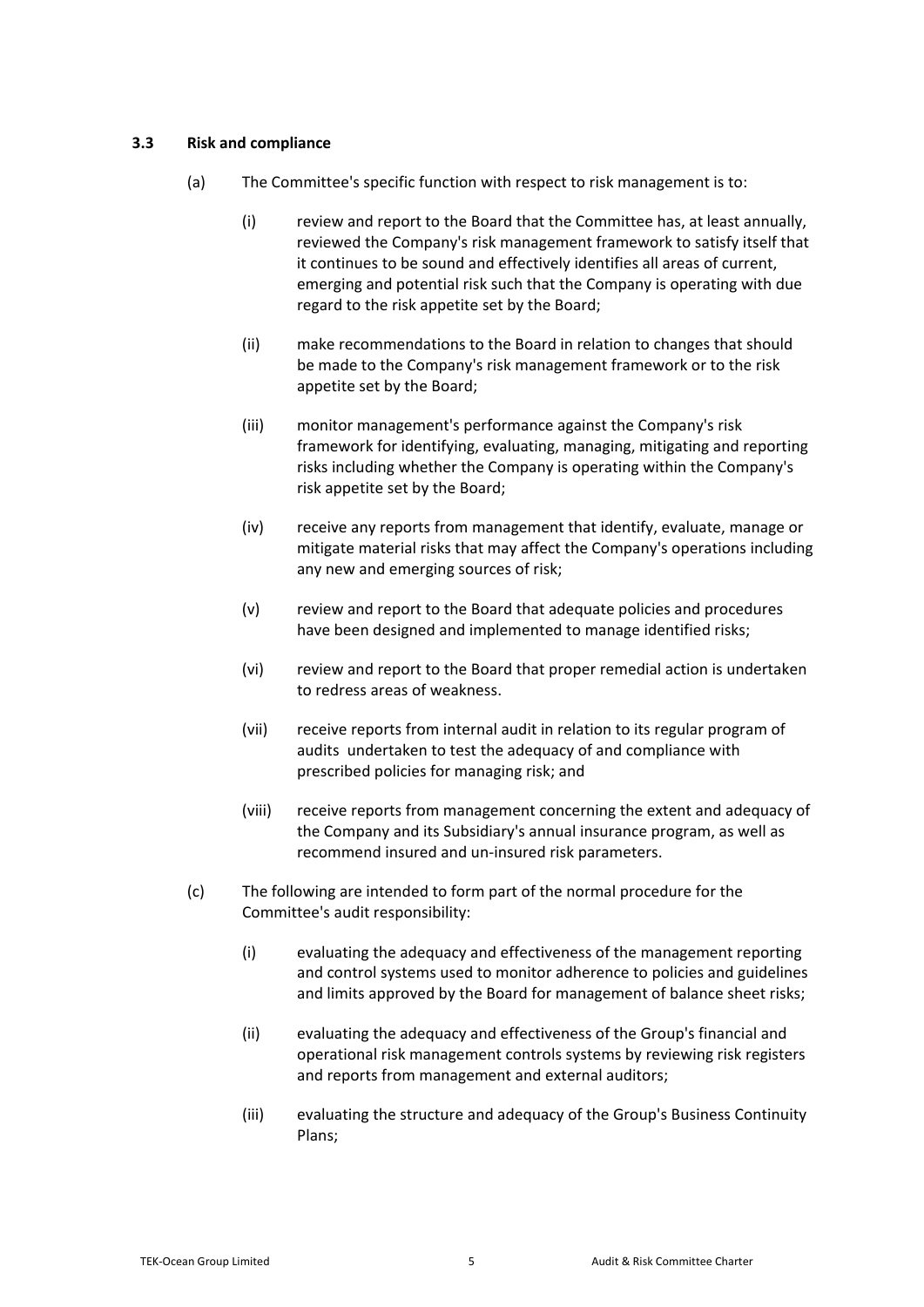- (iv) evaluating the adequacy and effectiveness of the Group's identification and management of economic, environmental and social sustainability risks and its disclosure of any material exposures to those risks;
- (v) evaluating and making recommendations to the Board in relation to the structure and adequacy of the Group's own insurances on an annual basis;
- (vi) reviewing and making recommendations to the Board on the strategic direction, objectives and effectiveness of the Group's financial and operational risk management policies and the risk appetite that is appropriate for the Company;
- (vii) reviewing and making recommendations to the Board in relation to the risk disclosures in the Company's operating and financial review in its annual report;
- (viii) overseeing the establishment and maintenance of processes so that there is:
	- (A) an adequate system of internal control, management of business risks and safeguard of assets; and
	- (B) a review of internal control systems and the operational effectiveness of the policies and procedures related to risk and control;
- (ix) evaluating the Group's exposure to fraud and overseeing investigations of allegations of fraud or malfeasance and making recommendations to the Board in relation to any incident involving fraud or other break down of the Company's internal controls;
- (x) review the Group's main corporate governance practices for completeness and accuracy;
- (xi) review the procedures the Company has in place so that there is compliance with laws and regulations (particularly those which have a major potential impact on the Company in areas such as trade practices and the environment);
- (xii) reviewing the procedures in place so that there is compliance with insider trading laws, continuous disclosure requirements and other best practice corporate governance processes (including requirements under the ASX Listing Rules, the Corporations Act and AASB requirements);
- (xiii) advising the Board on the appropriateness of significant policies and procedures relating to financial processes and disclosures and reviewing the effectiveness of the Company's internal framework;
- (xiv) reviewing the Company's policies and culture with respect to the establishment and observance of appropriate ethical standards; and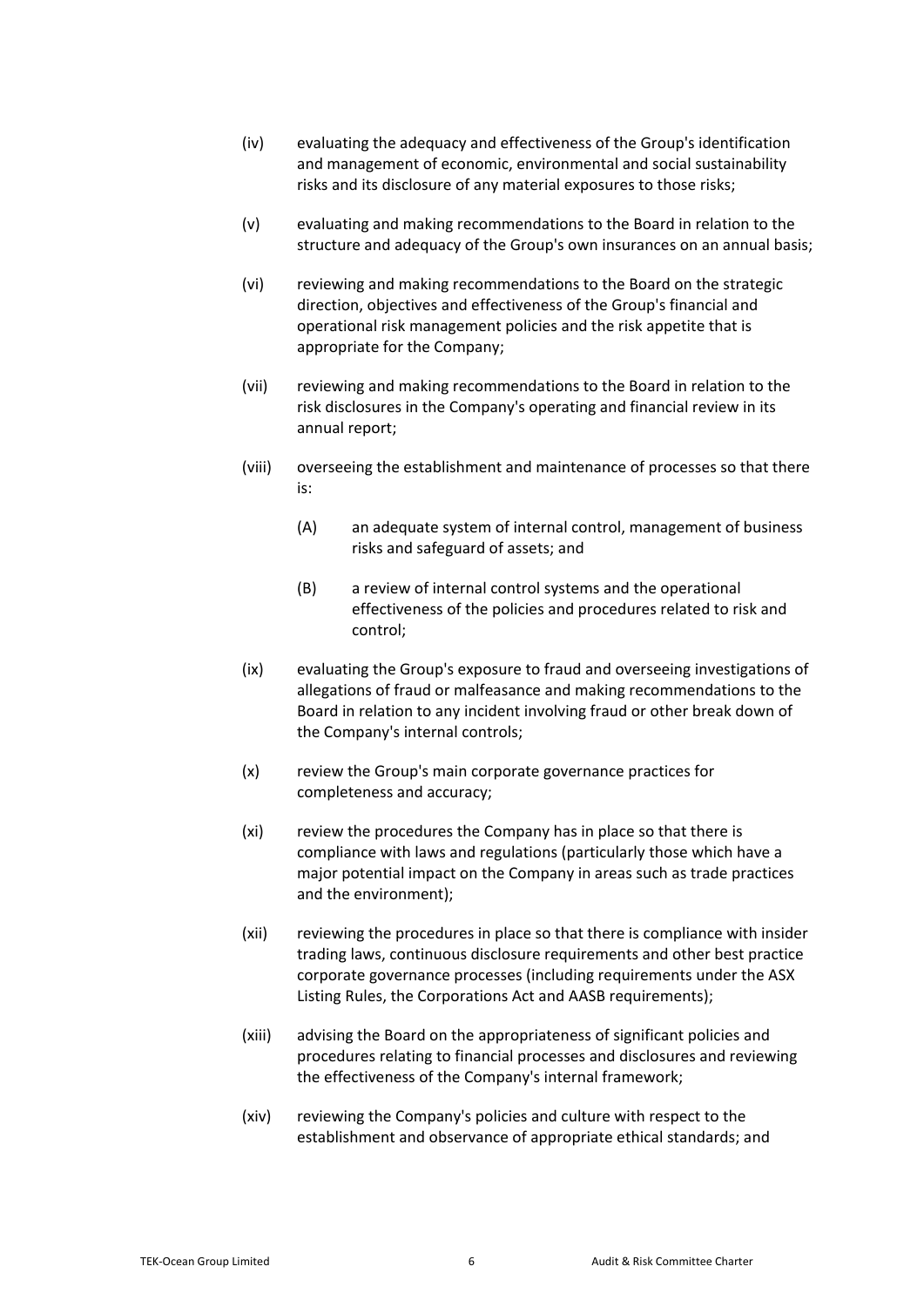(xv) reviewing and discussing with management and the internal and external auditors (if any) the overall adequacy and effectiveness of the Company's legal, regulatory and ethical compliance programs.

### **4. Relationship with external auditor**

The Committee provides a link between the external auditor and the relevant board and has the responsibility and authority for the appointment and removal of the external auditor and to review the terms of its engagement.

The Committee is responsible for overseeing the Company's external audit policy, a copy of which is attached as Annexure [2.](#page-10-0)

### **5. Relationship with internal auditor (if applicable)**

The Committee provides a link between the internal audit function and the Board. The internal auditor has a direct reporting line to the Committee and, therefore, to the Board.

### **6. Rights of access and authority**

The Committee has rights of access to employees, management, regulatory authorities and auditors (internal and external) without management present, and the right to seek explanations and additional information from employees, management, regulatory authorities and auditors.

Whilst the internal audit function report to senior management, it is acknowledged that the internal auditor also reports directly to the Committee.

The Committee, if necessary, instigates special investigations and, if appropriate, hires appropriate personnel to assist in providing any information it sees relevant to the execution of its activities.

### **7. Disclosure**

The Board will make available on the Company's website:

- (a) the Audit and Risk Committee Charter;
- (b) the relevant qualifications and experience of the members of the Committee;
- (c) at the end of each reporting period:
	- (i) the number of times the Committee met throughout that year and the individual attendances of the members at those meetings; and
	- (ii) whether the Committee has undertaken a review of the Company's risk management framework as set out at claus[e 3.3](#page-4-0) of this Charter.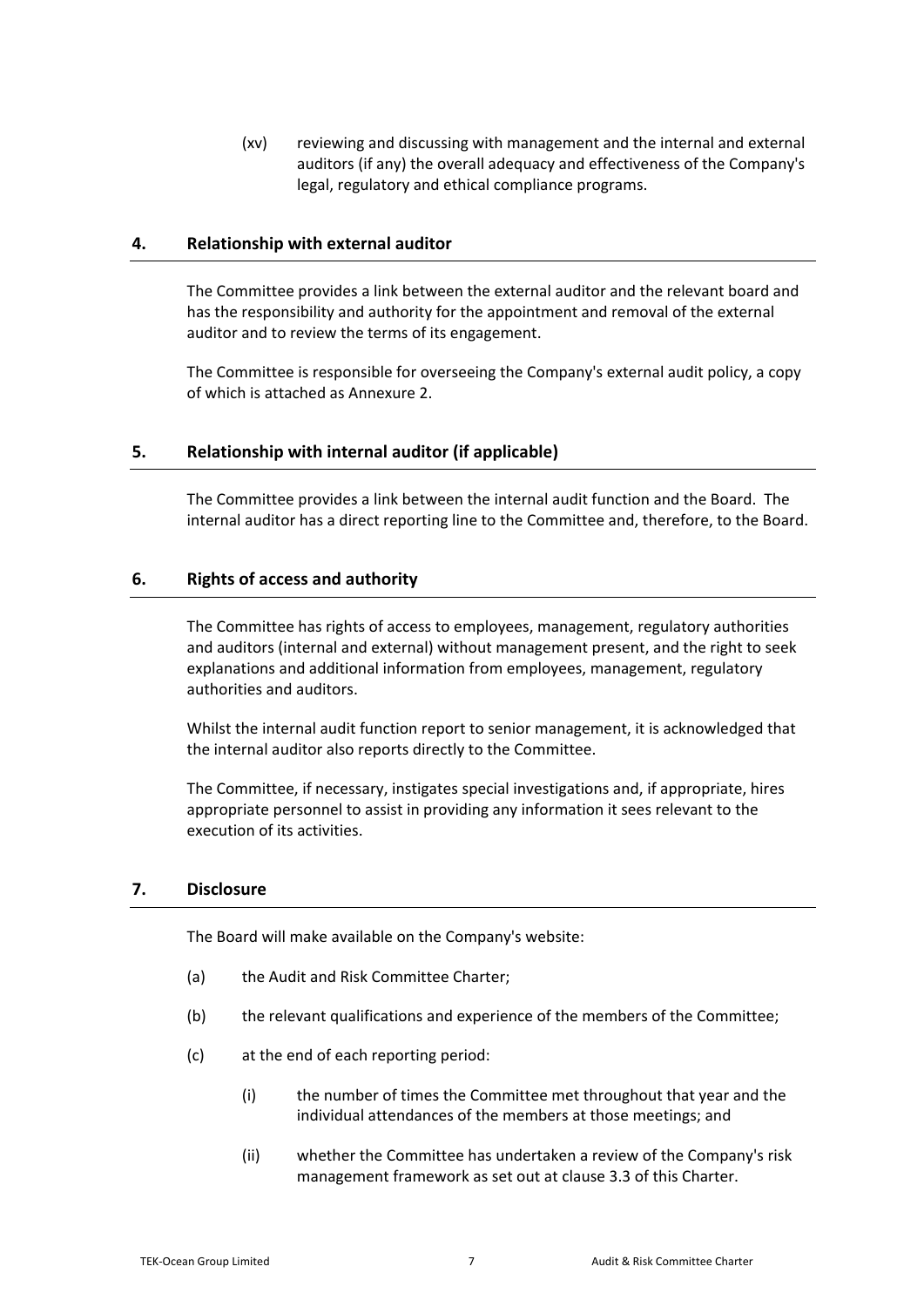(d) In relation to any periodic reports the Company releases to the market the Board will ensure the processes described in clause [\(b\)\(xvii\)](#page-3-0) are disclosed either in the report itself or more generally in the Company's corporate governance disclosures of its annual report or on the Company's website.

## **8. Review**

The Board will, at least once each year, review the performance, membership and charter of the Committee to determine its adequacy for the Company's current circumstances, and the Committee may make recommendations to the Board in relation to the Committee's membership, responsibilities, functions or otherwise.

# **9. Administrative matters**

The proceedings of the Committee will be conducted in accordance with the provisions set out in Annexur[e 1.](#page-8-0)

### **10. Approved and Adopted**

This Policy was approved and adopted by the Board on 25 February 2021.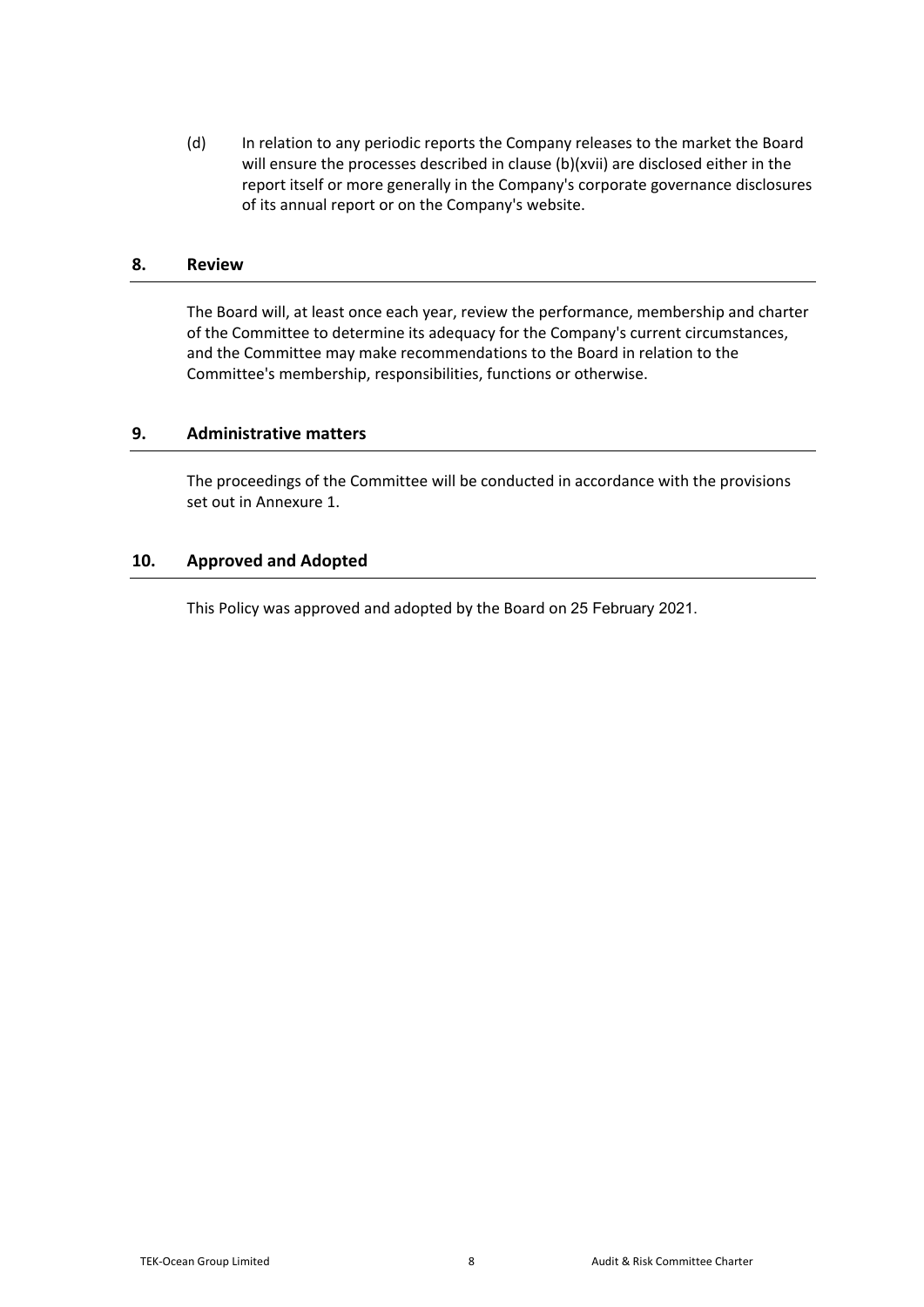# <span id="page-8-0"></span>**Annexure 1 – Administrative matters and procedure**

### **1. Meetings**

The Committee will meet as often as the Committee members deem necessary in order to fulfil their role. However, it is intended that the Committee will normally meet at least biannually.

### **2. Quorum**

The quorum is at least 2 members present, either in person or by using technology.

### **3. Convening and notice of meeting**

Any member may, and the Company Secretary must upon request from any member, convene a meeting of the Committee.

Notice will be given to every member of the Committee, of every meeting of the Committee. However, there is no minimum notice period and acknowledgement of receipt of notice by all members is not required before the meeting may be validly held.

The Company Secretary will distribute in advance of the meeting of the Committee the agenda and related papers to each of the Committee members or any other persons determined by the Committee.

### **4. Voting at meetings**

The Committee should pursue collective decision-making and seek consensus where possible. The Committee Chair should test consensus and, if a unanimous view cannot be reached, decisions will be based on a majority view.

Each Committee member will have one vote. If any equal number of votes is cast for and against a resolution, the Committee Chair does not have a casting vote in addition to their vote as a Committee member and the resolution is not passed.

### **5. Independent advice**

The Committee may seek the advice of the auditors, solicitors or other independent advisors, consultants or specialists as to any matter pertaining to the powers or duties of the Committee or the responsibilities of the Committee.

### **6. Minutes**

Minutes of the meetings of the Committee must be kept by the Company Secretary and, after approval by the Committee chair, be presented at the next relevant Board meeting.

All minutes of the Committee must be entered in a minute book maintained for the purpose and will be open at all times for inspection by any Director.

### **7. Reporting**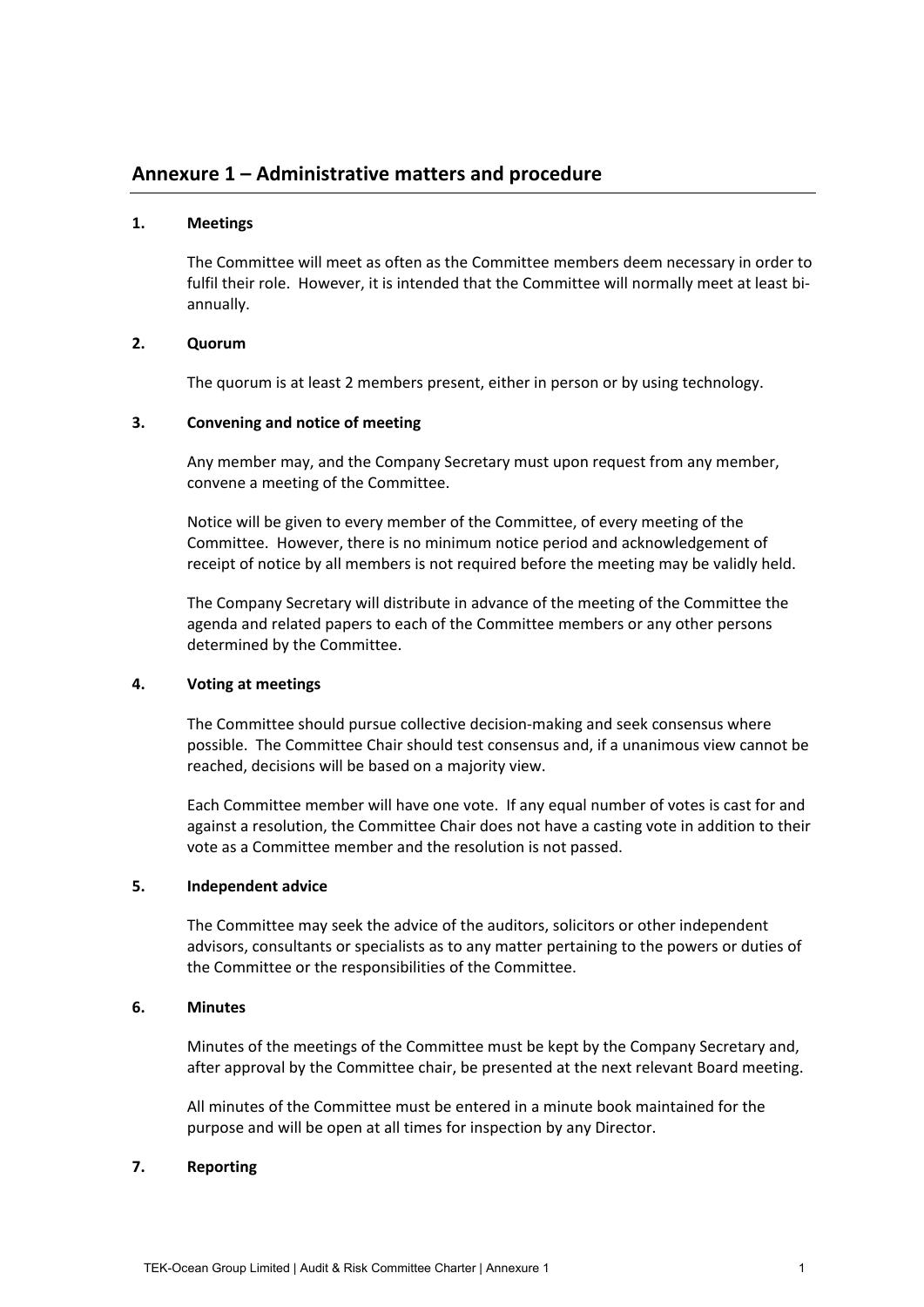It is intended that the Committee Chair will prepare a report of the actions of the Committee to be included in the Board papers for the Board meeting next following a meeting of the Company. The report may include provision of meeting agendas, papers and minutes of the Committee.

The Committee Chair will also, if requested, provide a brief oral report as to any material matters arising out of the Committee meeting. All Directors will be permitted, within the Board meeting, to request information of the Committee Chair or members of the Committee.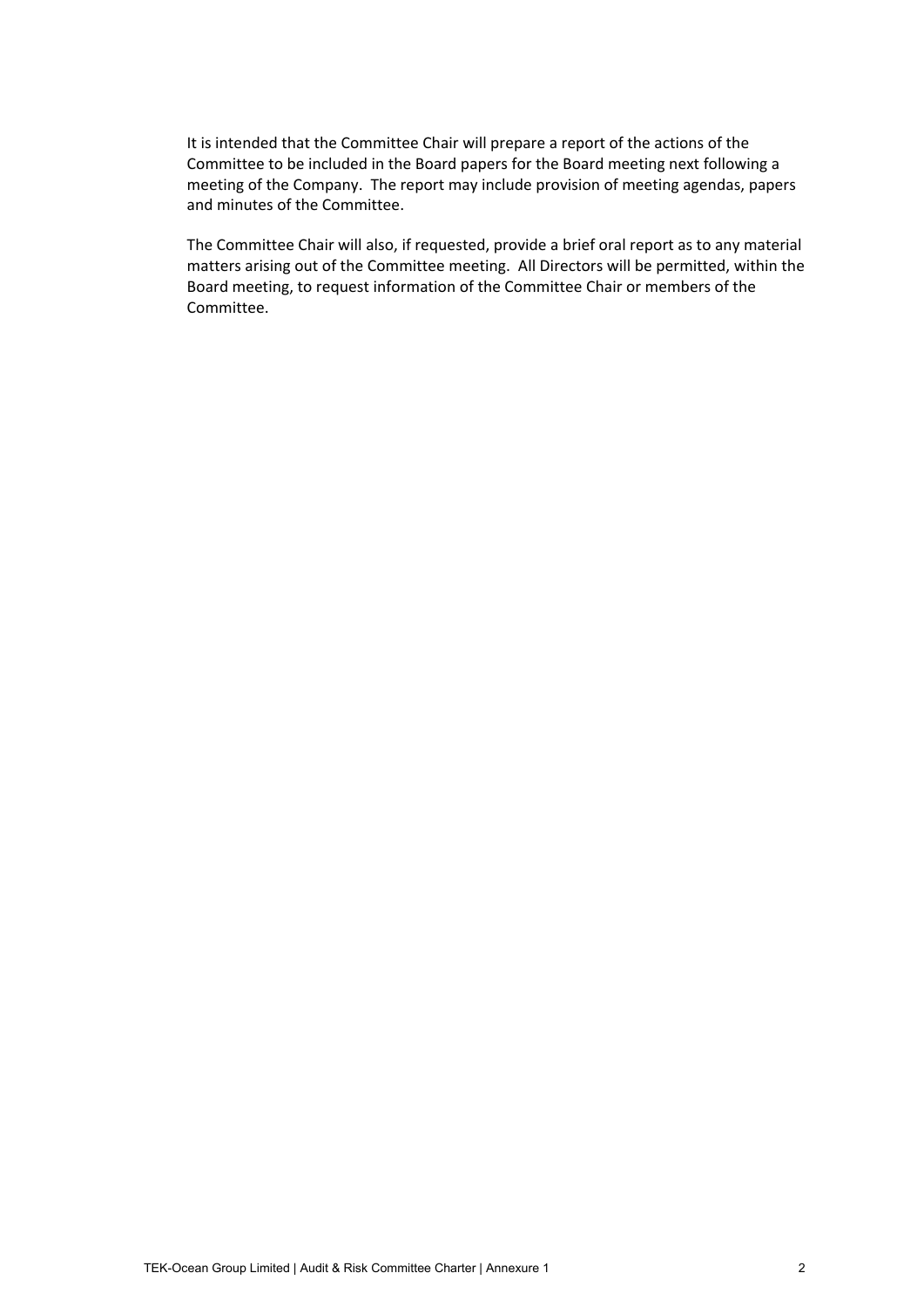# <span id="page-10-0"></span>**Annexure 2 – External Audit Policy**

### **1. Appointment**

The Audit & Risk Committee (**Committee**) has the responsibility and authority (subject to the *Corporations Act 2001* (Cth) requirements) for the appointment, reappointment or replacement and remuneration of the external auditor, as well as evaluating its effectiveness and independence.

The Committee will review the appointment of the external auditor annually based on its assessment of the auditor's performance.

### **2. Assessment of External Auditor**

The Committee will review the performance of the external auditor on an annual basis after completion of the year end audit.

In evaluating the effectiveness of the external audit, the Committee will use various criteria, including:

- the overall comprehensiveness of the external audit plan;
- the timeliness and quality of communications promised under the plan and delivered during the audit;
- the competency and industry knowledge of external audit staff; and
- the adequacy of resources to achieve the scope as outlined in the plan.

The Committee will seek feedback from management during the assessment process.

### **3. Independence**

The Committee will review and assess the independence of the external auditor, including but not limited to any relationships with the Company, a Subsidiary or any other entity that may impair or appear to impair the external auditor's judgement or independence in respect of the Company (or Subsidiary, as applicable). The review and assessment will be carried out annually at the time the external auditor presents its annual audit plan.

Prior to this review, the Committee will request a report from the external auditor which sets out all relationships that may affect its independence, including the provision of nonaudit services, financial relationships, employment and other relationships and any other matters that may reasonably be thought to have a bearing on the external auditor's independence. The report should outline any safeguards that the external auditor has in place to reduce any threat to independence to an acceptable level.

Before the Board approves the half year and full year accounts, the external auditor will be asked to provide a declaration testifying to its independence in respect of the financial period in question. The external auditor will have a continuing obligation to notify the Committee, via the CFO, of any new information it believes may be material to reviewing its independence. The Committee has responsibility to develop and oversee the